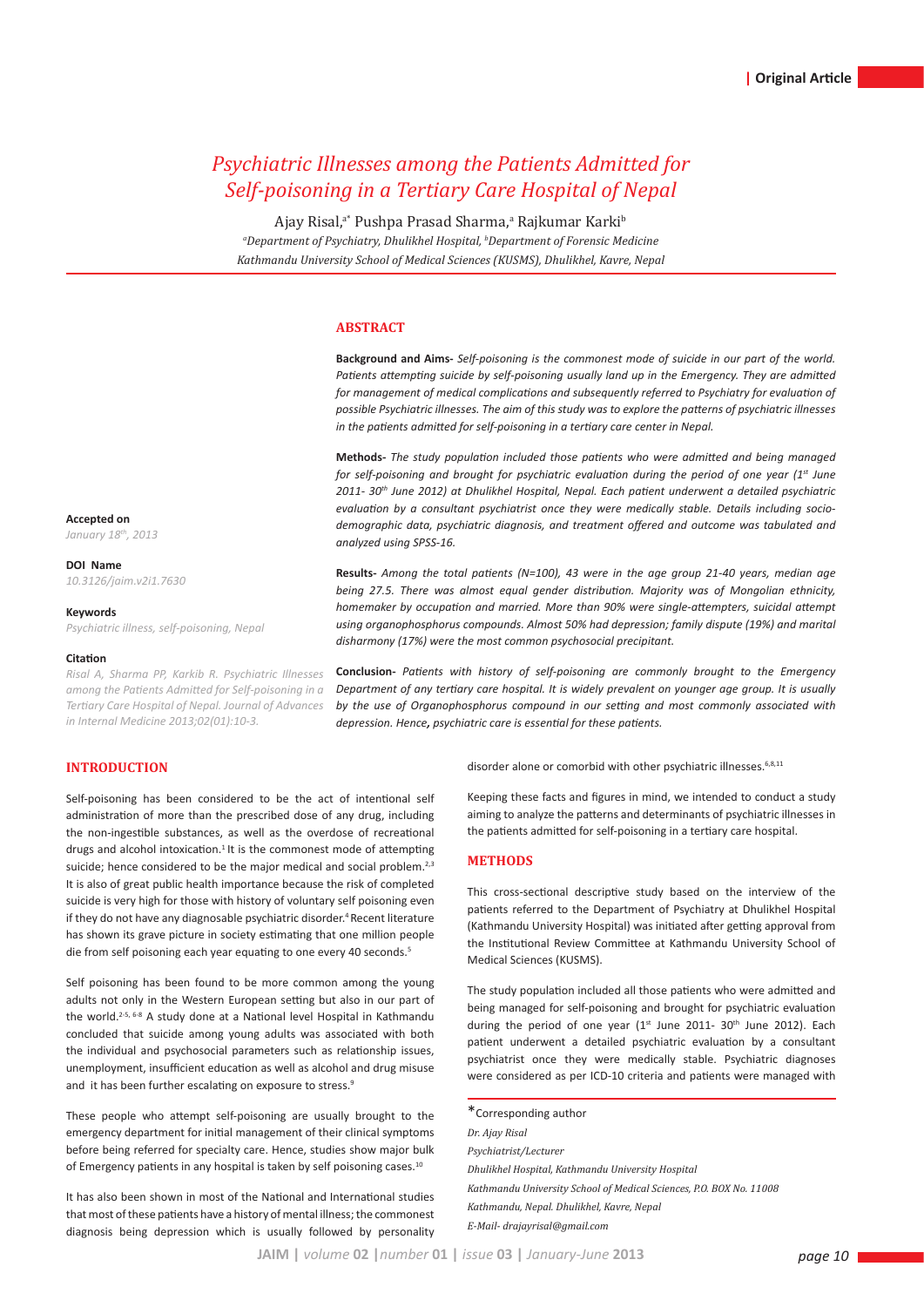pharmacological / non-pharmacological measures. The factors related to suicide (intentionality and lethality) were assessed during the interview and mental status examination of the patients.

There were total 100 patients with history of self-poisoning referred from Medicine or Emergency Department and evaluated in Psychiatry Department during the whole study period. Details of these patients including socio-demographic data, psychiatric diagnosis considered, treatment offered and outcome was tabulated and analyzed using SPSS-16.

# **RESULTS**

Among the total 14181 patients admitted in the Hospital throughout the study period, 100 were admitted for self-poisoning comprising 0.7% of total hospital admission. Similarly, 0.7% of the total 12765 patients seen in Emergency and 2.7% of the total 3653 patients seen in Psychiatry had history of self-poisoning.

As shown in the figure 1, most of the self-poisoning cases were seen in the three months, June to August 2011 showing the summer predominance.





As shown in Table 1, most of the patients were in the age group of 21- 40 years; the median age being 27.5. There was almost equal gender distribution. More than 30 % of them were of the Mongolian origin. Around 29% were homemakers, followed by farmers and students occupying 1 quarter each in the occupational status. Above 60% of the total sample population were married.

Table 2 reveals the factors related to poisoning among the sample population. Only 5% had multiple attempts in poisoning; 95% of them were first attempters. Almost all (92%) attempts were suicidal. More than 80% used pesticides as the means of self-poisoning; Organophosphorus compound was the most common pesticide used (95 %). Only 32% consumption was along with alcohol. Almost 73% had moderate degree of intentionality and 68% had high degree of lethality in suicide attempt.

**Table 1. Distribution of socio-demographic factors in the cases with self-poisoning**

| <b>Variables</b>           | <b>Frequency</b><br>Number (%) |
|----------------------------|--------------------------------|
| <b>Age group (Years)</b>   |                                |
| $0 - 20$                   | 30(30)                         |
| $21 - 40$                  | 43 (43)                        |
| $41 - 60$                  | 23(23)                         |
| $>= 61$                    | 4(4)                           |
| <b>Median Age</b>          | 27.5                           |
| Sex                        |                                |
| Male                       | 49 (49)                        |
| Female                     | 51(51)                         |
| Caste/Ethnic group         |                                |
| <b>Brahmin</b>             | 17(17)                         |
| Chhetri                    | 23(23)                         |
| Newar                      | 16(16)                         |
| Mongolian                  | 31(31)                         |
| Terai/ Madhesi             | 2(2)                           |
| Dalit/Disadvantaged        | 11(11)                         |
| <b>Occupational status</b> |                                |
| Farmer                     | 25(25)                         |
| Homemaker                  | 29 (29)                        |
| <b>Business</b>            | 3(3)                           |
| <b>Students</b>            | 25(25)                         |
| <b>Others</b>              | 7(7)                           |
| Unemployed                 | 11(11)                         |
| <b>Marital status</b>      |                                |
| Single                     | 31(31)                         |
| Married                    | 63(63)                         |
| Widow                      | 6(6)                           |

**Table 2. Distribution of poison related factors in the cases with selfpoisoning**

| <b>Variables</b>                   | <b>Frequency</b><br>Number (%) |
|------------------------------------|--------------------------------|
| <b>Number of attempts</b>          |                                |
| Single                             | 95 (95)                        |
| Multiple                           | 5(5)                           |
| <b>Mode of self-poisoning</b>      |                                |
| Suicidal                           | 92(92)                         |
| <b>Accidental</b>                  | 8(8)                           |
| <b>Type of Poison</b>              |                                |
| Pesticides                         | 84(84)                         |
| <b>Prescription Drugs</b>          | 2(2)                           |
| <b>Others</b>                      | 11(11)                         |
| Unknown                            | 3(3)                           |
| <b>Type of Pesticide (N=84)</b>    |                                |
| Organophosphorus                   | 80 (95.2)                      |
| <b>Others</b>                      | 4(4.8)                         |
| <b>Consumption with Alcohol</b>    |                                |
| Yes                                | 32(32)                         |
| No                                 | 68 (68)                        |
| Intentionality of Suicide (N=92)   |                                |
| High                               | 17(18.5)                       |
| Moderate                           | 67(72.8)                       |
| Low                                | 8(8.7)                         |
| <b>Lethality of Suicide (N=92)</b> |                                |
| High                               | 58 (68)                        |
| Moderate                           | 26 (28.3)                      |
| Low                                | (8.7)<br>8                     |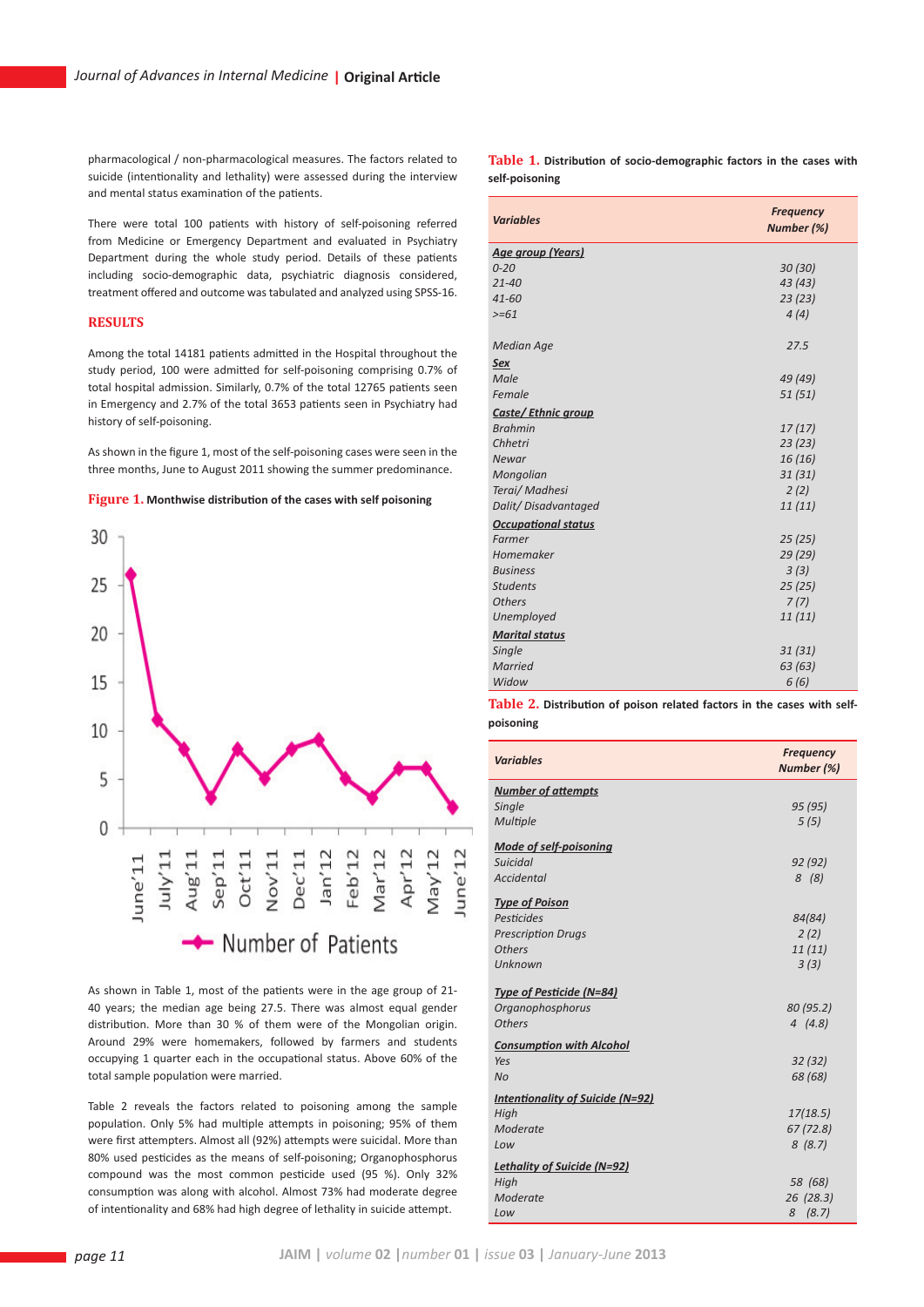Table 3 shows the psychosocial factors related to self-poisoning. Almost 50% of the attempters had Depression (with or without Dysthymia); around 25% had personality disorder (alone or comorbid).

### **Table 3. Distribution of psychosocial factors among the cases with selfpoisoning**

| <b>Variables</b>                          | <b>Frequency</b><br>Number (%) |
|-------------------------------------------|--------------------------------|
| <b>Psychiatric Diagnoses</b>              |                                |
| Psychotic spectrum disorder               | 2(2)                           |
| Depression & Dysthymia                    | 46 (46)                        |
| Anxiety disorder                          | 1(1)                           |
| Personality disorder                      | 23(23)                         |
| Substance use disorder                    | 18 (18)                        |
| Undiagnosed                               | 10(10)                         |
| <b>Comorbid diagnoses (N=94)</b>          |                                |
| <b>None</b>                               | 52(55.3)                       |
| Psychiatric                               | 14 (14.9)                      |
| Medical                                   | 12(12.8)                       |
| <b>Both</b>                               | 16(17)                         |
| <b>Past Psychiatric Illnesses</b>         |                                |
| Yes                                       | 25(25)                         |
| <b>No</b>                                 | 75 (75)                        |
| <b>Psychosocial Precipitating factors</b> |                                |
| Marital disharmony                        | 17(17)                         |
| <b>Family dispute</b>                     | 19 (19)                        |
| Love failure                              | 11(11)                         |
| Death of loved ones                       | 6(6)                           |
| Economic loss                             | 15(15)                         |
| Chronic illnesses                         | 1(1)                           |
| Exam failure                              | 14(14)                         |
| <b>Others</b>                             | 1(1)                           |
| None identified                           | 16(16)                         |

Almost 20% had substance use disorder (mostly alcohol) while 10% did not fulfill any diagnostic criteria for psychiatric illnesses. A quarter of the sample population had positive past psychiatric illnesses. Regarding the psychosocial precipitating factors, almost 20% had some degree of family dispute, followed by marital disharmony (17 %), economic loss (15%), exam failure (14%) and love failure (11%). In 16% of the situation, no significant precipitating factors could be recognized.

On analysis of the treatment related factors as shown in Table 4, almost one-third of them were admitted at Intensive Care Unit.

### **Table 4. Distribution of treatment related factors**

| <b>Variables</b>                       | <b>Frequency</b> |
|----------------------------------------|------------------|
|                                        | Number (%)       |
| <b>Place of Admission</b>              |                  |
| ICU                                    | 62(62)           |
| Ward                                   | 38 (38)          |
|                                        |                  |
| Pharmacological treatment given (N=91) |                  |
| Antidepressants                        | 40(44)           |
| Antipsychotics                         | 15(16.5)         |
| <b>Benzodiazepines</b>                 | 1(1.1)           |
| Combined                               | 35(38.5)         |
|                                        |                  |
| <b>Outcome</b>                         |                  |
| Recovered                              | 97(97)           |
| Expired                                | 3(3)             |

More than 40% received antidepressants; while almost 40 % received combination psychotopics. Only 3 of the total sample population expired during the course of treatment at hospital; all of them had consumed Aluminium Phosphide compound.

# **DISCUSSION**

Most of the cases with self-poisoning are associated with suicide.<sup>2-4</sup> Most of them are found to be having some psychiatric illnesses.<sup>6, 8,11</sup> Keeping in mind the findings in the literature not only among the Western population, but also that from our own set up, we intended to conduct this study in order to document the possibility of psychiatric illnesses and psychosocial precipitants among those patients attempting self-poisoning and receiving variety of treatment over a period of one year in our tertiary hospital setting.

Analyzing the socio-demographics of our sample population, we found most of the attempters were in their third to fifth decade of life. This finding well correlated with almost all the studies we came across; i.e., studies done at Greece,<sup>10</sup> South Africa,<sup>12</sup> India,<sup>3,8</sup> and Nepal.<sup>6</sup> Increased prevalence of Suicide attempt among young might be related to both individual and socioeconomic parameters such as relationship among family members, unemployment, insufficient education, and alcohol and drug misuse as documented in other similar studies. 3,9

The highest rates for drug overdoses were found for female attempters in all the studies; whether European,<sup>2,10</sup> South African,<sup>12</sup> Indian<sup>8</sup> or Nepali;<sup>7</sup> in contrast to our finding of almost equal gender distribution. This may be because of the clustering of youth (both male and female) population in our study.

Prescription drugs (Paracetamol, NSAIDS, Antidepressants and Benzodiazepines) were more commonly used in European countries;<sup>2,13,14</sup> while it was organophosphate compound in India<sup>3</sup> and Nepal.<sup>6,7</sup> It has been shown in studies that as many as 30% of global suicide deaths may involve ingestion of pesticides; most commonly with the use of organophosphorus due to easy availability and lack of strict legislation in the rural and agricultural areas, in the South Asian countries.<sup>15,16</sup>

Other studies have also shown a considerable increase in drug intoxication cases during summer months as in our study.<sup>2,17,18</sup> In our set up, it may be related to the agricultural season when there will be abundant use of pesticides in fields; they are stored in households and easily procured. It was well investigated during our own study done a year back in the similar set-up.19

A majority of the patients were first time attempters as seen in a recent study done in India. <sup>8</sup> This may be due to memory or recall bias among the patients or stigma related to the act; or because of the cross-sectional nature of our Hospital based study.

Most cases have a history of mental illness mostly depression followed by personality disorder alone or comorbid with other psychiatric illnesses as documented in almost all the studies we reviewed.<sup>8,11,19, 20</sup> Similarly, marital disharmony, family conflicts, economic hardships and family disputes were the major precipitating factors for the act in almost all the studies keeping with the findings in our study. 2,8,10,18

Though our study was an attempt to document the psychosocial determinants of the hospitalized cases of self-poisoning, we had several limitations. Being a hospital based study of cross-sectional nature with a sample size of just 100, our results cannot be generalized. Hence, large scale community study of prospective nature needs to be aimed upon in future to get a desired outcome.